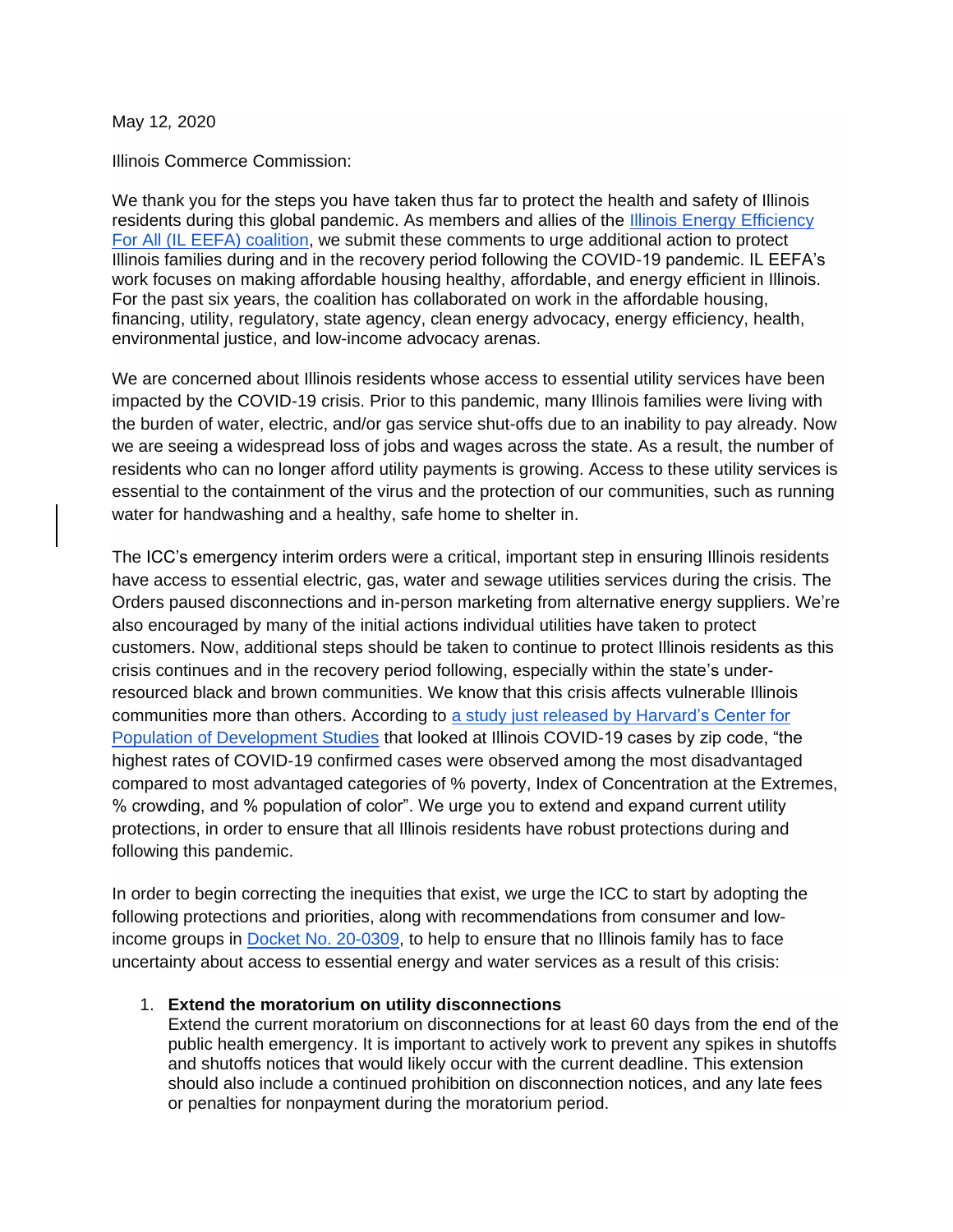## **2. Require no-cost, safe reconnections**

Require no-cost, safe reconnections of all households currently disconnected due to an inability to pay from electric, gas, and water services immediately. We are also concerned that the onus is placed on shut-off households to call and request reconnection. We therefore encourage that utilities review shut-off records and make every effort to reach all those households that might still be occupied.

#### **3. Extend flexible credit and collection policies**

Extend flexible credit and debit collection policies during this crisis and following. This should include a suspension of credit and debit collection for existing low-income households and households affected financially and/or medically by COVID-19, at least during the crisis. Additionally, set up arrearage and bill forgiveness programs and expanded payment plans for the recovery period following the crisis for the above households. Payment plans for persons self-certifying as experiencing financial hardship should be based on a customer's ability to pay, include default payment terms of no less than 24 months with no down payments required, and be renegotiable.

#### **4. Expand energy assistance access and eligibility**

Expand access to energy assistance by allowing eligibility through the following methods - self certification of hardships, the use of proxy qualifiers by the customer to the utility, cross eligibility with other low-income/hardship programs, and enabling online enrollment. Utilities should be directed to increase customer outreach and education to inform customers about all methods of help with their bills - LIHEAP, other forms of energy assistance and aid, and energy efficiency programs. Utilities should consider requiring people to opt-out of the programs instead of opting in. Utilities should also be encouraged to explore opportunities to expand bill assistance programs, including the creation of discount rates and arrearage management programs that write-off arrearages for consistent payment, and a summer assistance program to help during the cooling season.

## **5. Increase credit and collections data requirements and reporting**

Utilities should be required to increase their tracking and reporting of credit and collections related data, by zip code, including the number of disconnections, duration and frequency of disconnections, number of reconnections, uncollectibles, number of payment arrangements, number of payment arrangement defaults, and the number of revised payment arrangements. This data collection will be important to examine the effectiveness of credit and collections practices, whether black and brown communities are being disproportionately impacted by unaffordability of essential utility services and could be helpful in understanding additional impacts of energy assistance and energy efficiency programs.

## **6. Prioritize energy efficiency and workforce continuity**

The energy efficiency sector, like all other sectors of the economy, has experienced severe disruption. According to the [Clean Jobs America 2020 report,](https://e2.org/wp-content/uploads/2020/04/E2-Clean-Jobs-America-2020.pdf) more than 106,000 clean energy workers lost their jobs in the month of March alone, 69,800 in the energy efficiency industry specifically. Existing state energy efficiency stakeholder groups should virtually discuss energy efficiency and workforce continuity plans. Participation should be inclusive and open to all interested parties. This process should help to create continuity within energy efficiency, weatherization and assistance programs, particularly for those who serve low-income residents. This process should also ensure continuity of program dollars flowing to workers and agencies administering and delivering programs. It will be important to have a plan in place to continue energy efficiency work where safely possible during the crisis, and to jumpstart this critical work once the state of emergency has ended. In the meantime, workers should be supported through training, development opportunities, and virtual work wherever possible. Address these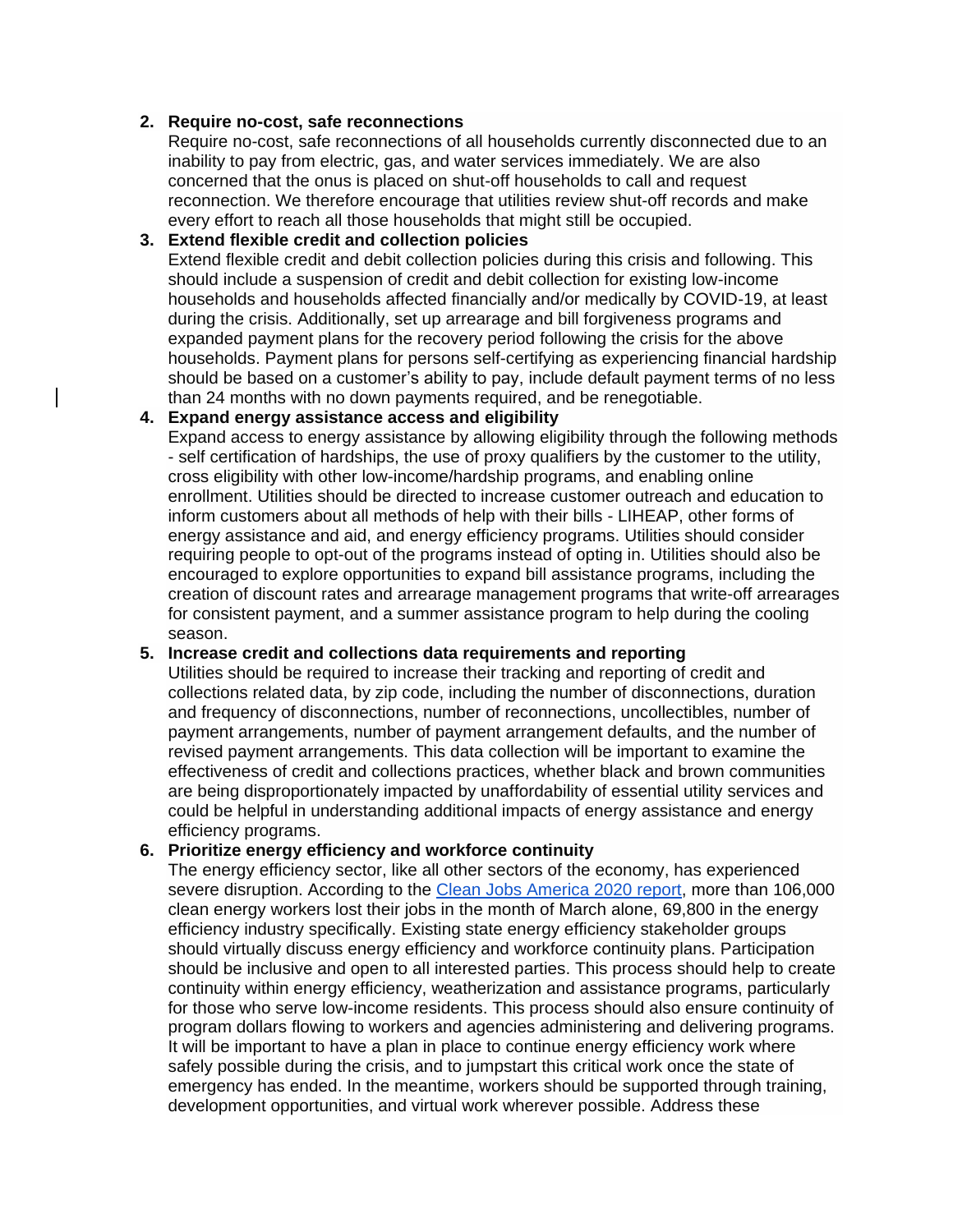recommendations within this docket as appropriate, and in other relevant dockets and forums.

# **7. Prioritize the remediation of unhealthy housing**

Ensure the remediation of unhealthy housing in light of the higher impacts of extended time in the home under the state's stay-at-home order. Utilities should prioritize emergency home health and safety and energy efficiency repairs when it's safe to enter homes, whenever possible during the crisis and in the recovery period following. Services to remediate severe mold, lead, pest management, and temperature control issues should be addressed to reduce the prevalence of respiratory illness that can exacerbate COVID-19 outcomes. Address these recommendations within this docket as appropriate, and in other relevant dockets and forums.

## **8. Establish clear communications about new policies**

Establish clear communications about new ICC and utility policies and programs. It is vital for communities to be aware of the resources in place to assist them during this emergency. Information and resources should be made available in multiple languages and accessible to persons with disabilities.

We thank you for the actions that the ICC has taken to respond to this unprecedented health and economic emergency. As you continue to work to address the crisis, we urge you to focus heavily on those most vulnerable and to ensure that all Illinois residents have access to vital utility services to protect themselves and their families.

Sincerely,

*Joe Laszlo Chair Central Illinois Healthy Community Alliance*

*Dulce Ortiz Co-Chair Clean Power Lake County*

*Stacie Young Director – The Preservation Compact Community Investment Corporation*

*Anne McKibbin Policy Director Elevate Energy*

*Brian Sauder Executive Director Faith in Place Action Fund*